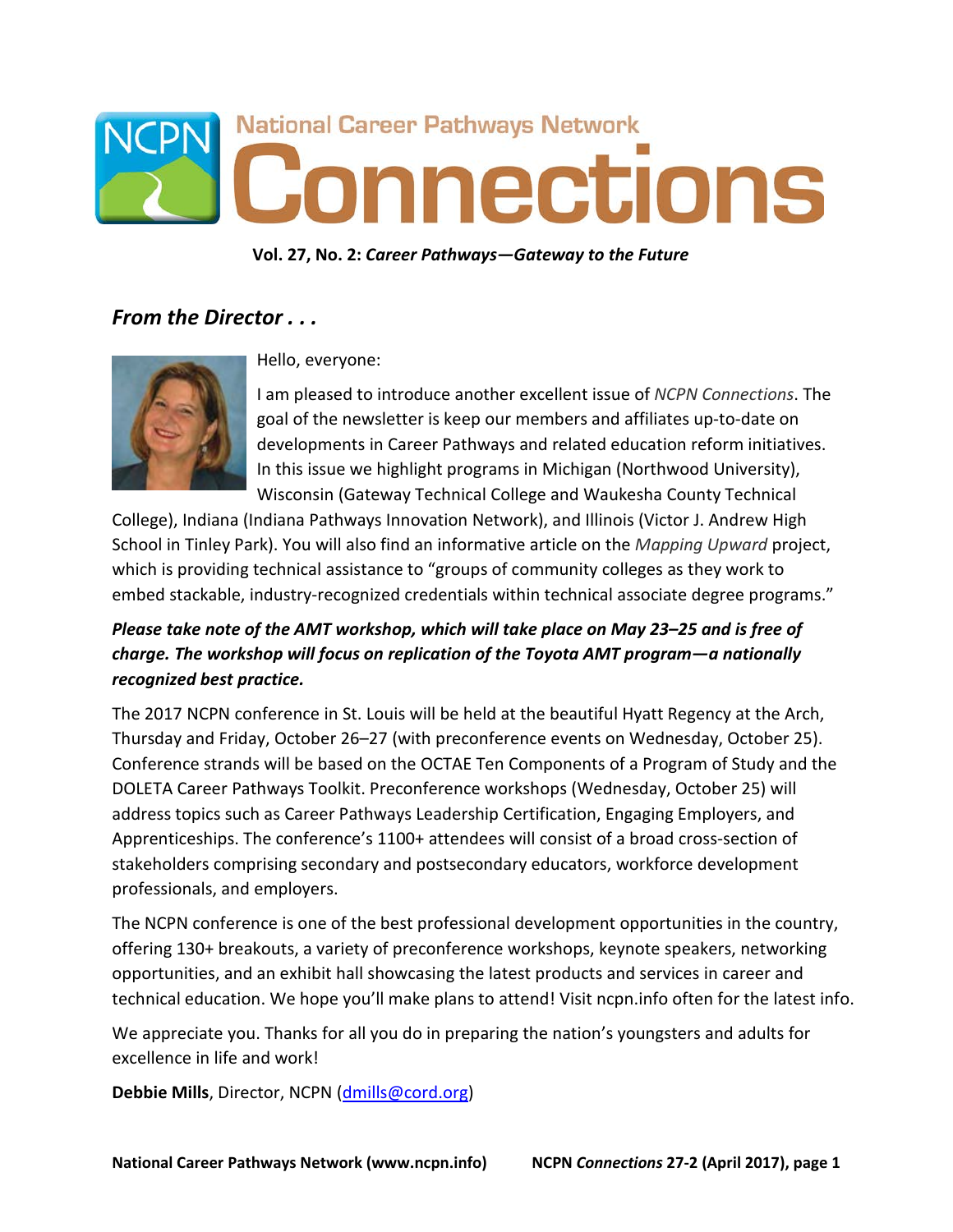# *Employer Engagement: The AMT Program Involves Employers from Beginning to End*

#### *Carol Crawford, Northwood University*



#### **Background**

Employer involvement in all phases of the process is one of the hallmarks of a career pathway according to the Automotive Manufacturing Technical Education Collaborative's (AMTEC) *National Case Study Executive Summary: Programs That Work* [\(http://autoworkforce.org/wp](http://autoworkforce.org/wp-content/uploads/2014/04/AMTEC-Executive-CaseStudy-Final-2013.pdf)[content/uploads/2014/04/AMTEC-Executive-CaseStudy-Final-2013.pdf\)](http://autoworkforce.org/wp-content/uploads/2014/04/AMTEC-Executive-CaseStudy-Final-2013.pdf). The Kentucky Federation for Advanced Manufacturing Education (KY FAME) embraces this concept in its industry-led Advanced Manufacturing

Technician (AMT) program. KY FAME is a collaborative of 125 manufacturers and their college partners across the state that have implemented the AMT career pathway model to address the global shortage of competently skilled technicians. The FAME and AMT program model continues to grow in the state and has been adopted by several other states.

The AMT program was initiated in 2010 by Toyota Motor Manufacturing Kentucky (TMMK) and Bluegrass Community and Technical College (BCTC) to address the large retirement bubble that was about to occur. TMMK needed technicians who not only had the technical skills but also understood the manufacturing culture and exhibited professional behaviors. Because of that need, the industry-led AMT program incorporates professional behaviors (for example, attendance, communication, and team building) and manufacturing culture (safety culture, workplace organization, lean manufacturing, problem solving, and maintenance reliability) into the technical training.

## **Benefits of Employer Engagement**

Employer engagement requires finding ways for industry representatives and college educators and administrators to collaborate. The process is not easy, but the benefits make the effort worthwhile. Employer involvement creates a strong relationship between faculty members and manufacturers and gives them an opportunity to continuously improve the program based on changes in manufacturing. Students gain a more well-rounded knowledge of their chosen fields, gain confidence, and create networks for the future. Employer engagement allows manufacturers to influence the building of a globally competent workforce. The college benefits by becoming the "go to" organization when manufacturers need a pipeline of employees.

Employers are engaged from the beginning in these areas:

1. **Recruitment**—Manufacturers lead the recruiting activities by contacting the high schools, making presentations, attending high school career fairs, speaking with students one-on-one, hosting manufacturing tours, and more.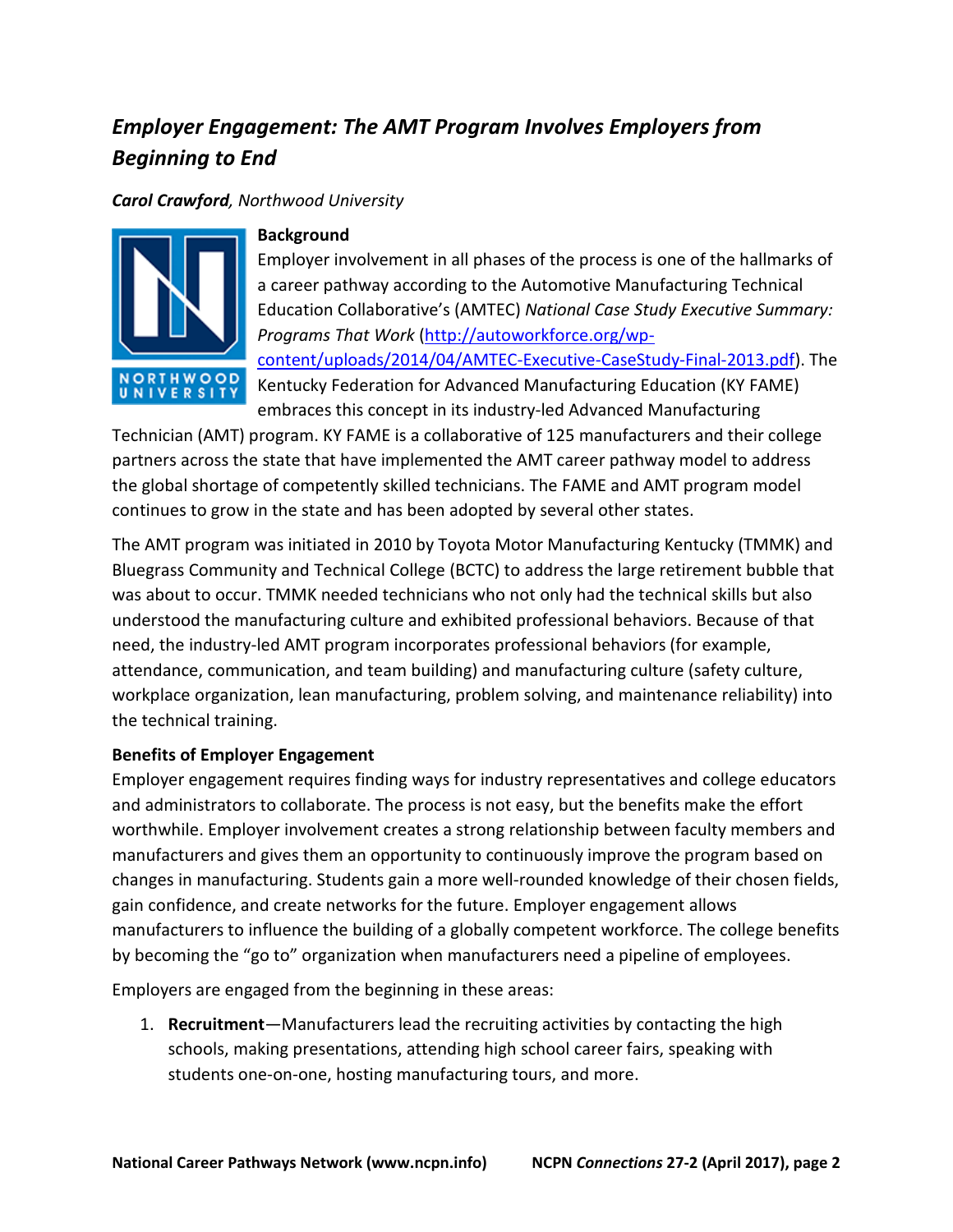- 2. **Selection**—Manufacturers review applications and select the interviewees. Prospective students submit their top-three choices of manufacturers for sponsorship before being interviewed by a panel of manufacturers. At the end of the interviews, manufacturers, with the students' choices in mind, start the selections in a "draft" type activity.
- 3. **Orientation**—Manufacturers lead many activities at the two-day orientation that introduces program expectations.
- 4. **Manufacturing Culture and Professional Behaviors**—Successful students understand the manufacturing culture. Each semester students, working in teams, prepare a project to present to their sponsors at the end of the semester. The manufacturers, in turn, give feedback, complete an evaluation, and give recommendations. This process includes professional behaviors, such as presentation and communication skills and team building.
- 5. **Graduation**—Graduation is celebrated not only by students and parents but by the manufacturers.
- 6. **Other Activities**—Employers participate in activities such as high school and community tours of the classroom, safety ceremonies, and open houses at their facilities.



*After seeing my presentation, my supervisor gave me the opportunity to do a project on the floor.* Triston, Toyota student

AMT graduates have the opportunity to continue their career pathways by enrolling in either Advanced Manufacturing Business (AMB) or Advanced Manufacturing Engineering (AME). Northwood University continues the KY FAME industry-led employer engagement pathway by offering the AMB program. Many instructors are currently employed in the manufacturing industry, bringing their experience to the classroom. Two other activities are the Leadership Professional Inspiration Series (LPIS) and manufacturing tours that students must complete. In the LPIS, employer leaders present their career journeys to students and serve as mentors. KY FAME partners have opened their facilities for manufacturing tours, thereby giving students a broader view of the manufacturing industry.

For more information, visit [www.northwood.edu](http://www.northwood.edu/) and <http://www.northwood.edu/academics/adp> or contact the author at [crawforc@northwood.edu.](mailto:crawforc@northwood.edu)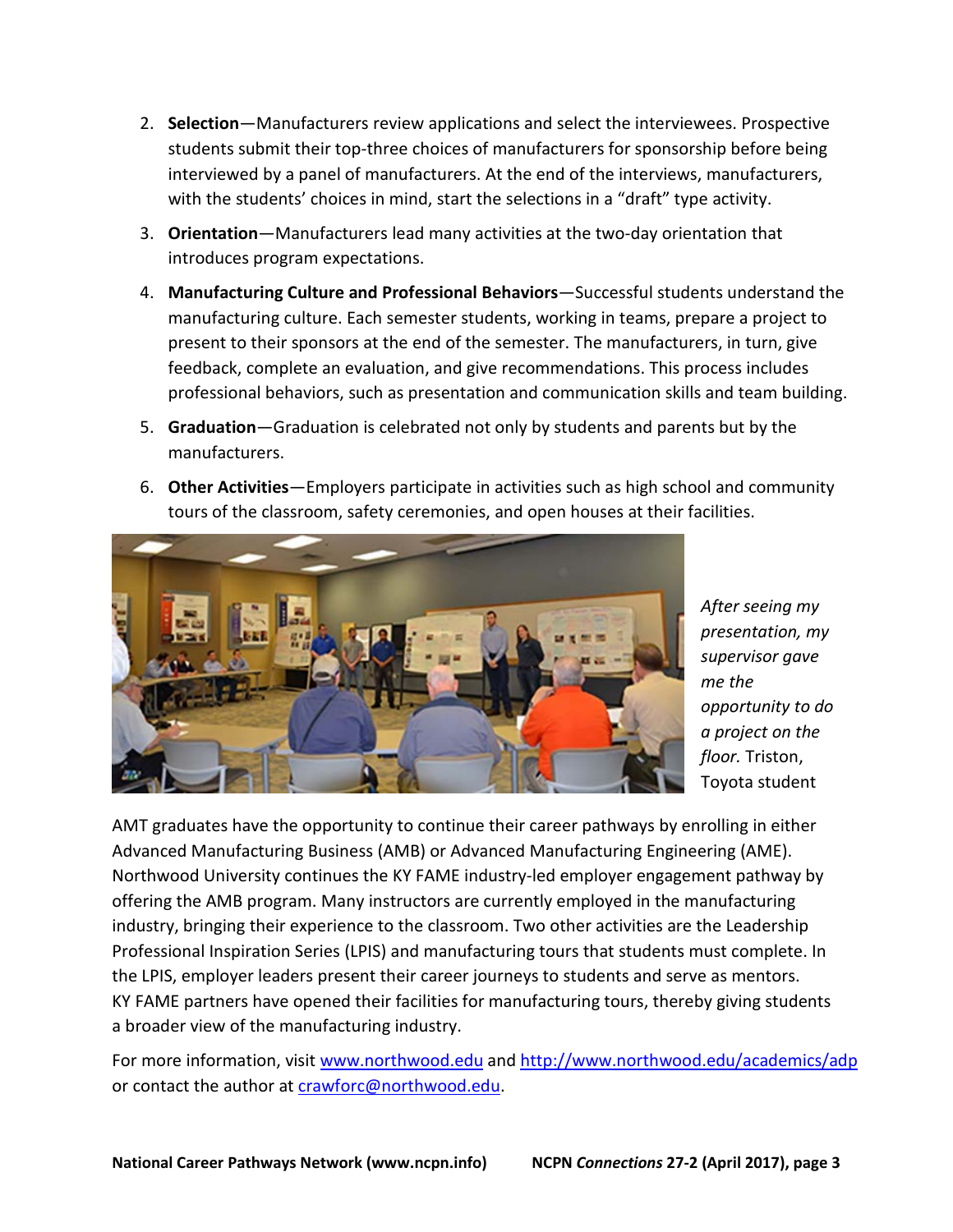# *Special Event: AMT Workshop Coming Soon!*

*Join us May 23–25 in DC to learn more about building skilled talent pipelines for advanced manufacturing technicians (AMT)!*



*[Registration for the Manufacturing Career Pathways Network 2017 AMT Pathways Workshop](https://www.surveymonkey.com/r/HCPNapplication)  [is now open!](https://www.surveymonkey.com/r/HCPNapplication)* [\(https://www.surveymonkey.com/r/HCPNapplication\)](https://www.surveymonkey.com/r/HCPNapplication)

The workshop will focus on replication of the Toyota AMT program—*a nationally recognized best practice*.

The Toyota AMT program has been busy growing its reach and impact in the years since it won the 1st Place Partnership Excellence Award at the 2013 NCPN conference in San Antonio. At that time, the program had 18 employer partners. To be more inclusive, the program has dropped the Toyota name and is now known as the Federation for Advanced Manufacturing Education (FAME). The program has expanded dramatically, encompassing nine states, 23



education providers, almost 500 active students, and nearly 300 employers—with continued growth in the pipeline for later this summer. The program has also continued to gain national recognition, earning six additional honors since the 2013 NCPN award.

Over 70 percent of our students graduate on-time (associate degree), and over 95 percent of our graduates are placed full-time with their sponsoring employers in jobs that can earn \$50,000–\$75,000 during the first year.

The AMT pathway now includes an Advanced Manufacturing Business (AMB) continuation to a bachelor's degree, and two master's-level programs are also in place. All previously earned credits are incorporated, thus enabling students to move forward seamlessly. Similarly, the Advanced Manufacturing Engineer (AME) pathway, another continuation from the AMT level, is being piloted at a university (soon to be two). Partnerships with local school districts and with national organizations that provide high-quality STEM engagement from kindergarten through high school, such as Project Lead The Way, extend the pathways through the K–12 systems, making the program a K-to-master's system.

The AMT program has partnered with the Manufacturing Career Pathways Network and Hope Street Group [\(http://hopestreetgroup.org/impact/jobs/mcpn/#top\)](http://hopestreetgroup.org/impact/jobs/mcpn/#top) to facilitate a free national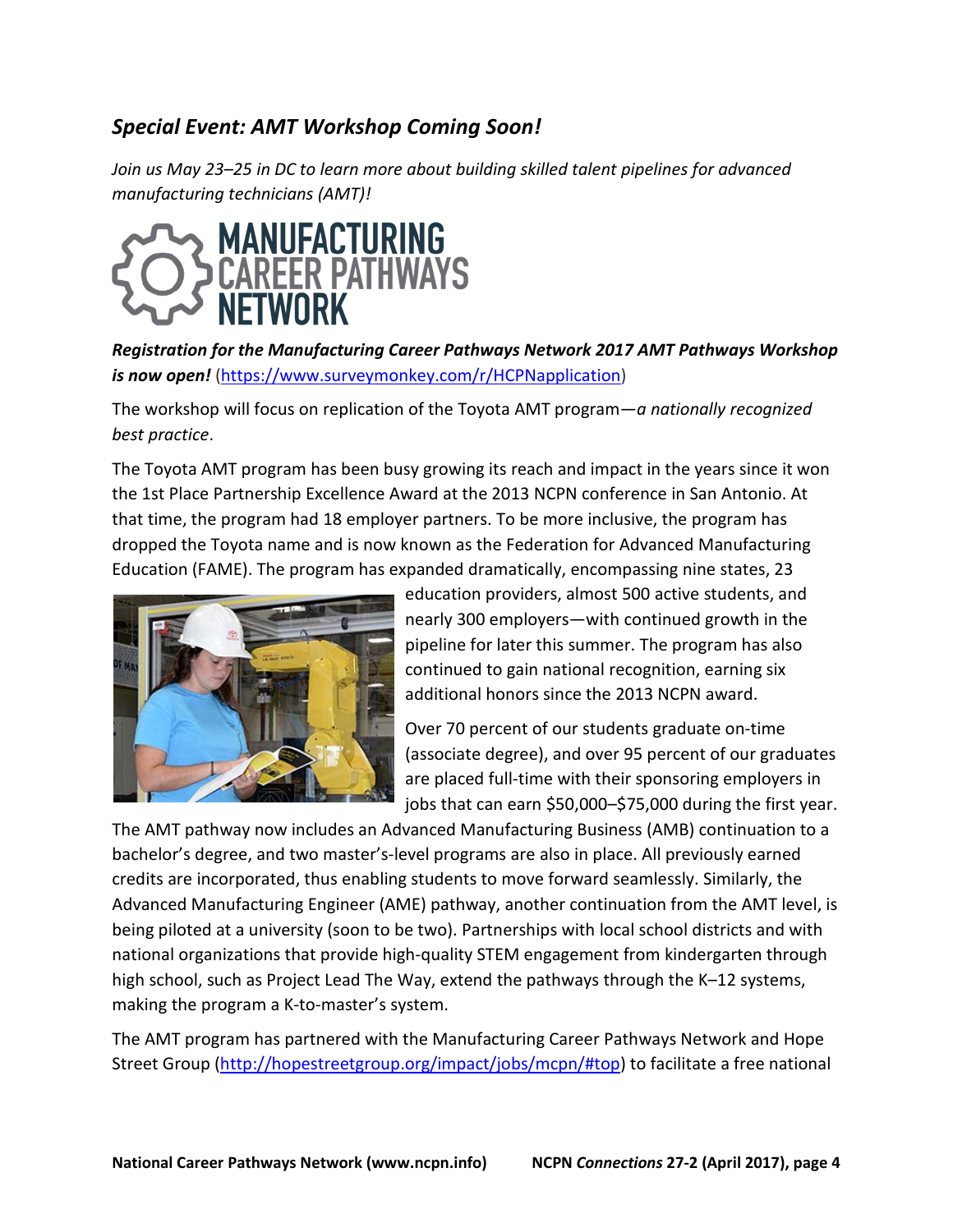workshop on May 23–25 in Washington, DC. The workshop is designed to help regional stakeholder teams implement similar programs locally. Session topics will include:

- Regional Asset Mapping
- Defining occupational and foundational competencies, linking them to high-quality credentials
- Curriculum and Apprenticeships
- Work-based Training
- Costs and Recruitment
- Participant/Student Support Services

Participants will leave the workshop prepared to engage regional stakeholders in their regions.

To learn more about the workshop and how to attend, visit the AMT Pathways Workshop event page [\(http://hopestreetgroup.org/impact/jobs/mcpn/events/amt./\)](http://hopestreetgroup.org/impact/jobs/mcpn/events/amt./). Please note that the content of the AMT pathways model is applicable to any employer of technicians. In fact, the FAME collaborative now includes several employers *outside* the industrial manufacturing sector, including Jack Daniels, Paradise Tomato, Raytheon, and BP. We encourage you to learn more about the program by visiting [www.fame-usa.com](http://www.fame-usa.com/) or watching our latest feature at fortune.com [\(http://fortune.com/2016/11/16/how-american-manufacturers-are-working-to](http://fortune.com/2016/11/16/how-american-manufacturers-are-working-to-close-the-skills-gap/)[close-the-skills-gap/\)](http://fortune.com/2016/11/16/how-american-manufacturers-are-working-to-close-the-skills-gap/).

## *Indiana Pathways Innovation Network*

## *Shannon Doody, Center of Excellence in Leadership of Learning, University of Indianapolis*



The Indiana Pathways Innovation Network (IN-PIN) is a collective impact partnership of three Indiana government agencies (K-12 Education, Higher Education, and Workforce Development) and the statewide nonprofit Center of Excellence in Leadership of Learning (CELL). IN-PIN was founded with the support and partnership of the National Center for College and Career Transitions (NC3T). This partnership grew out of workforce needs for

more skilled workers and the desire to build stronger education pathways that result in highwage, high-demand jobs for learners.

IN-PIN consists of over 425 cross-sector members from K-12 education, higher education, adult education, business, workforce development, and convening organizations. IN-PIN works at multiple levels to promote alignment among state leaders, educate cross-sector leaders on pathways systems, and share models to inspire their scaling across the state.

Regional conveners, including business and industry leaders, are networked through statewide leadership conference calls facilitated by NC3T and CELL. Calls focus on topics such as employer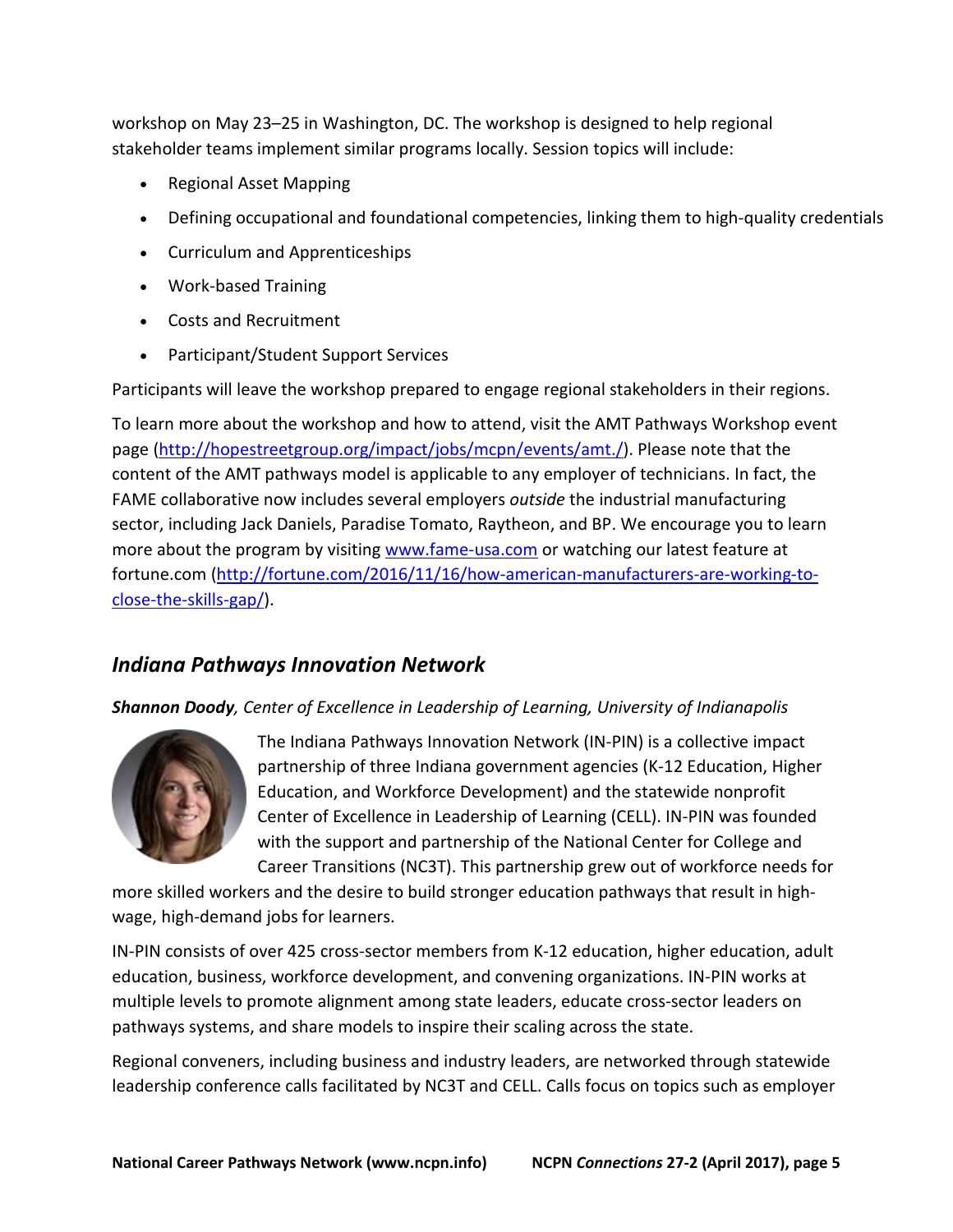engagement, sector organization, and pathways development and provide an opportunity for regional leaders to share promising practices. Kate Lee, Director of Talent Engagement at South Bend Regional Chamber, said, "I believe these conversations are the way we'll really get the entire state moving in the same direction while still honoring the unique needs and challenges of each region, county, and city."

Multiple regional workshops around the state have focused on key components of NC3T's pathways system framework. For example, at a Spring 2016 IN-PIN "Planning For Pathways" workshop, participants from adult education, K-12, workforce development, and human services teamed to identify key occupations, gaps, and action items in a sector such as healthcare.



Promising practices in pathways are showcased through study visits, such as a recent visit to Cub Manufacturing in Madison, Indiana. The Cub operation is modeled after Cardinal Manufacturing in Eleva-Strum, Wisconsin, and is a partnership of Madison Consolidated Schools, Ivy Tech Community College, and local manufacturers. Cub is a student-run business where learners not only gain welding and fabrication skills but also design products, communicate with manufacturing clients, order supplies, and learn about operations.

The power of IN-PIN is that it convenes leaders who are having similar regional conversations but, because of geographical differences, have never met. Indiana leaders from every workforce development region participate in leadership calls; over 150 individuals have attended workshops with cross-sector representation; and leaders traveled as far as 230 miles to learn more about the Cub Manufacturing model. When successes and lessons learned are shared across the state, pathways can be scaled more quickly and effectively. Ultimately more learners will be connected to high-wage, high-demand careers and a higher-skilled workforce will be available to Indiana businesses and industries.

For more information, contact the author at [doodys@uindy.edu.](mailto:doodys@uindy.edu)



*Madison Consolidated High School teacher speaks about student-run Cub Manufacturing to business and education leaders.*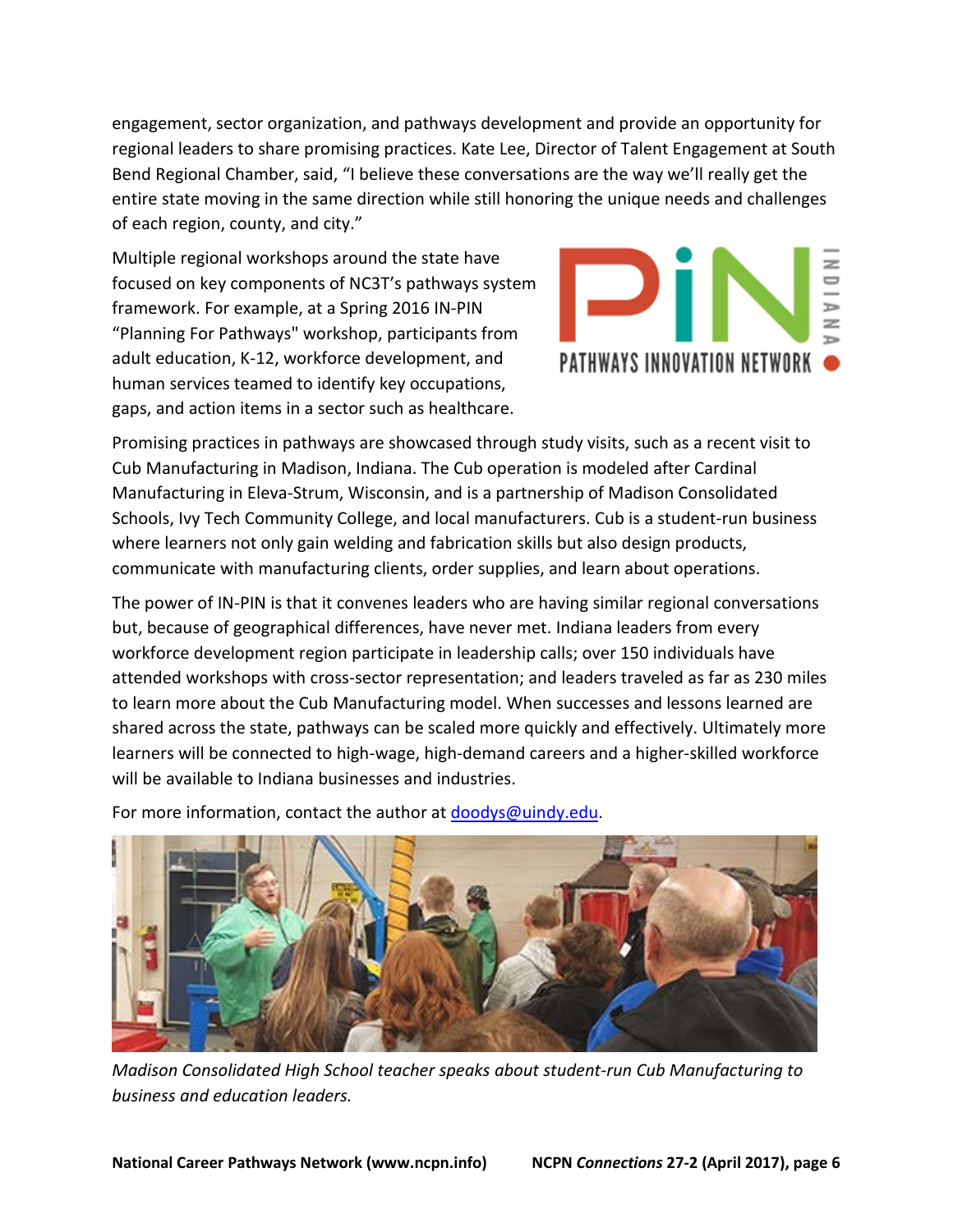# *Articulation Strategies for Four-Year Pathway Development: Best Practices from the Wisconsin Technical College System*

*Jaime Spaciel, Career Pathways Manager, Gateway Technical College, Kenosha, WI; Cara J. Bowman, Career Pathways Coordinator, Waukesha County Technical College, Waukesha, WI*



"Vertical transfer from community college to four-year institutions therefore offers a critical avenue for *upward mobility for many underserved students*, including low-income, first generation, and racial/ethnic minority students, all of whom are disproportionally represented at community colleges." *What We Know About Transfer,* Community College Research Center, January 2016

The integration of four-year articulation opportunities into career pathway systems is essential to the advancement of the students and communities we serve. Providing a clear transition to this next step in a pathway helps students understand the value of continuing their education to ensure future stability and success. While the benefits are clear, developing articulation agreements with four-year colleges and universities can often be a confusing and somewhat daunting task. When your college is ready to begin this work, here are some key strategies to consider when establishing effective articulation agreements:

- Faculty engagement is critical. Content experts from both institutions must collaborate to validate content alignment and equivalencies.
- A clear 1:1 ratio should be distinguished between AAS and BS degrees.
- All admission requirements must be documented.
- Clearly delineate program credits versus general education credits versus elective credits.
- Differentiate courses that DO NOT transfer to the receiving institution.
- Identify the number of remaining courses a student will need to complete at the receiving institution.
- Provide each institution's transfer URL for easy access to information.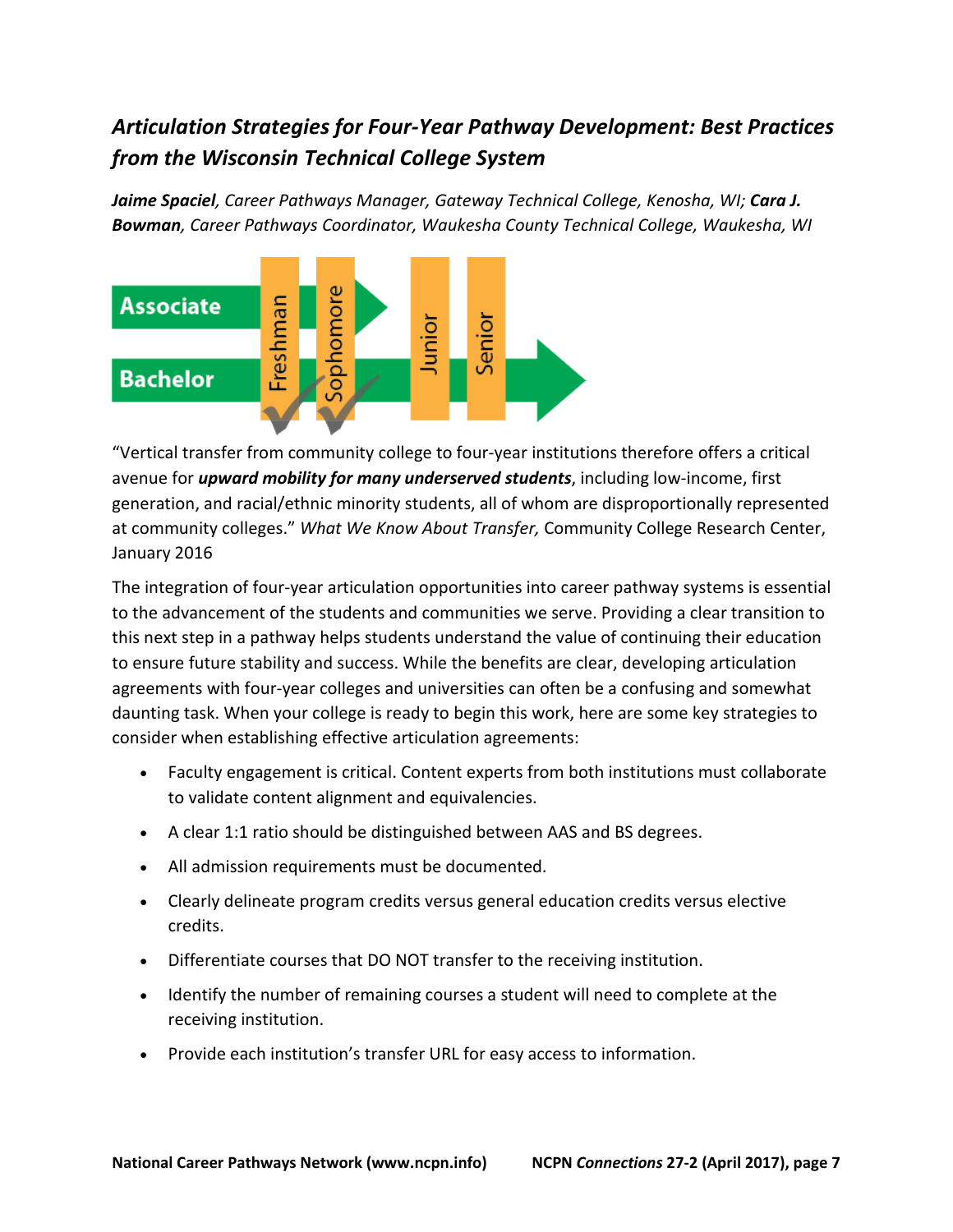The best way to ensure that all desired requirements are addressed is to develop a standard boilerplate template to use as a guide. While the receiving institution may require its format to be used, having a set of standards for reference will guarantee that the components deemed critical by your college are included. Elements to consider incorporating include:

- Outline of coursework and degree requirements
- Admission requirements and advising guidelines
- Marketing regulations, including use of each college's name and logo
- Maintenance of regional accreditation and, where applicable, program-specific accreditation
- Periodic review cycle (If possible, it is best to align this timeframe with your program's curriculum review process.)
- Cancellation timeframe requirements

Your work does not end with formalization of the agreements. Maintaining strong relationships with your four-year partners and communicating transfer opportunities to stakeholders is critical to the success of the agreements. Listed below are a few strategies that will help you

develop effective articulation partnerships:

- Create a brand to clearly identify the partnership (logos, tag words, etc.).
- Host a signing day with local media coverage and share on social media.
- Develop customized transfer maps highlighting each agreement.
- Provide visibility on your website's transfer page.
- Highlight articulation opportunities on career pathway maps.
- Host transfer fairs.
- Coordinate articulation forums—half-day events where faculty members, administrators, and student services personnel from both institutions can collaborate to review curriculum, discuss agreement modifications, and so on.

To view examples of these best practices, please visit the transfer pages at our colleges' websites:

- Gateway Technical College [\(https://www.gtc.edu/student-services/registrar/transfer\)](https://www.gtc.edu/student-services/registrar/transfer)
- Waukesha County Technical College [\(https://wctc.edu/become-a-student/continuing](https://wctc.edu/become-a-student/continuing-education/index.php)[education/index.php\)](https://wctc.edu/become-a-student/continuing-education/index.php)

For more information, contact the authors at [cbowman@wctc.edu](mailto:cbowman@wctc.edu) and [spacielj@gtc.edu.](mailto:spacielj@gtc.edu)

together Gateway Technical College University of Wisconsin-Parkside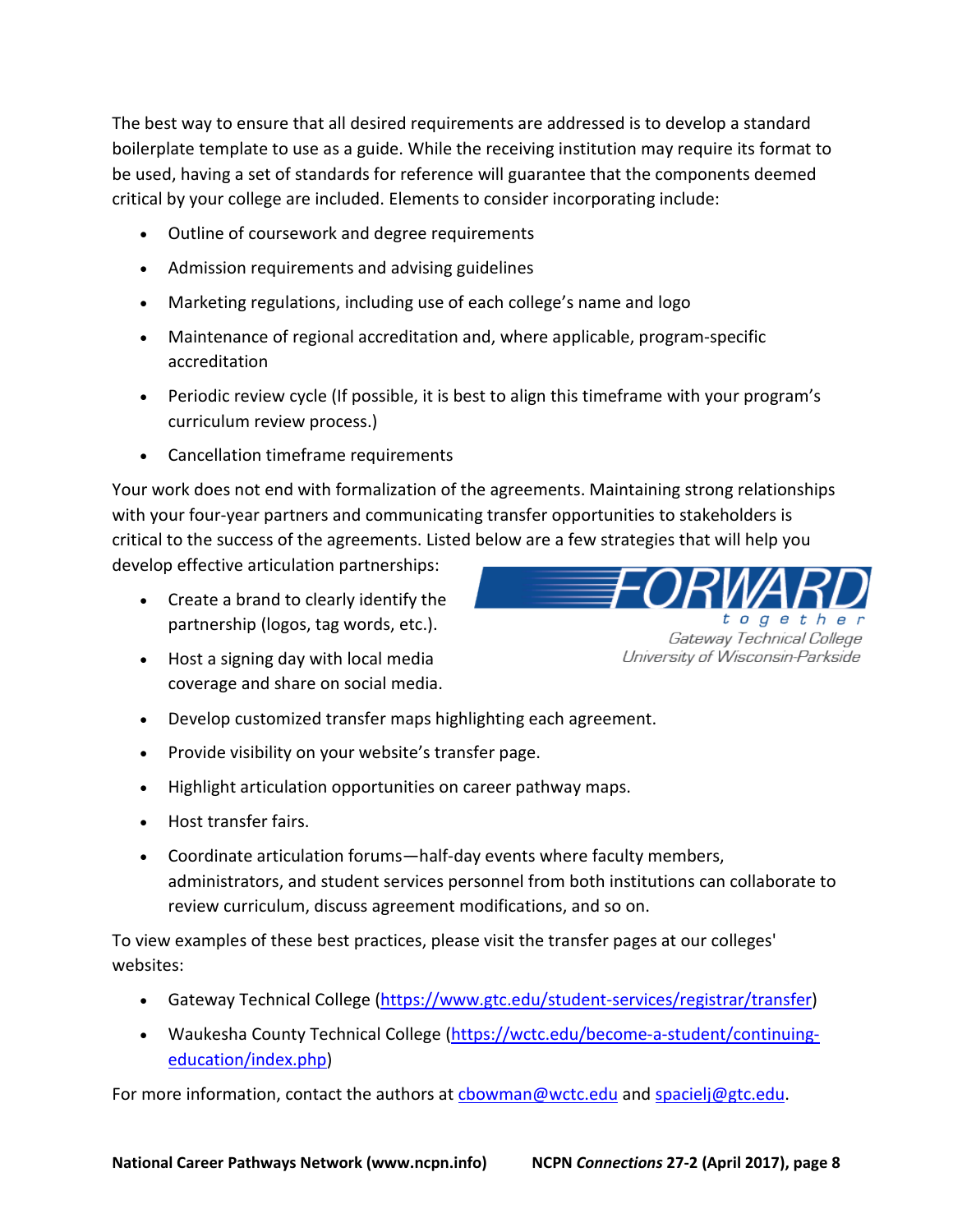## *Ensuring the T and E in the STEM Classroom and Engineering Pathway*

#### *Mark Lobes, Victor J. Andrew High School, Tinley Park, Illinois*



Educators, by nature and development, are territorial. We believe in home rule, my lab, my department, my things . . . don't touch. We are products of traditional thinking. Our schools often divide us into core, career path, and college path. We take that mantle and run with it, not looking at the other runners, just looking ahead.

STEM is an often misunderstood tagline, misinterpreted even by people with the best intentions. STEM is inherently collaborative but still sometimes causes divisions. Our colleagues in other departments have heard of STEM, but they probably do not understand it as much as we would hope or like, just as most probably do not understand the acronym CTE. This realization surfaced when I was told a story regarding an educator who had worked in a school where they proudly proclaimed English as the "E" in STEM. Why? They didn't have an engineering lab, so they figured English would work. We shake our heads at that, but it's not surprising. It takes understanding to ensure the "T" and "E" in STEM.

A solid STEM understanding requires a few individuals in a school to recognize the connections between the disciplines represented by all four letters in the STEM acronym. With the Engineering Concepts course at Andrew High School, we promote STEM understanding by ensuring that teachers in Applied Technology, Science, and Math talk to each other, bouncing ideas or just seeing what others are doing. Even though Engineering Concepts is an Applied Technology elective course, it connects to students in AP Physics C or AP Calculus. In so doing, the course establishes connections between not only academic students but also AP/Honors students seeking to take an elective out of the AP/Honors path for the first time. We've observed over the past many years that students in the Engineering Concepts course have never taken an Applied Technology course before, or any CTE course. Their first dive into our area is directly connected to their possible college and career paths.

The Engineering Concepts course focuses on the basics of the engineering field. Students sample labs from different engineering specialties in a team-focused, decision-making, and problem-solving manner. Concurrently, the students research and present on their own college and career goals. Students use their science and math backgrounds to develop college-level lab write-ups using the Design Loop, often referring to classes they have taken or are taking.

To apply these skills outside the classroom, the students are encouraged to compete at a statelevel team engineering competition held every fall at Illinois State University. The students may also develop a team for the Illinois SkillsUSA state competition, focusing on engineering design. Our students have done well in these competitions, and they recognize the value of the class in preparing them for the real-world applications explored in competition settings.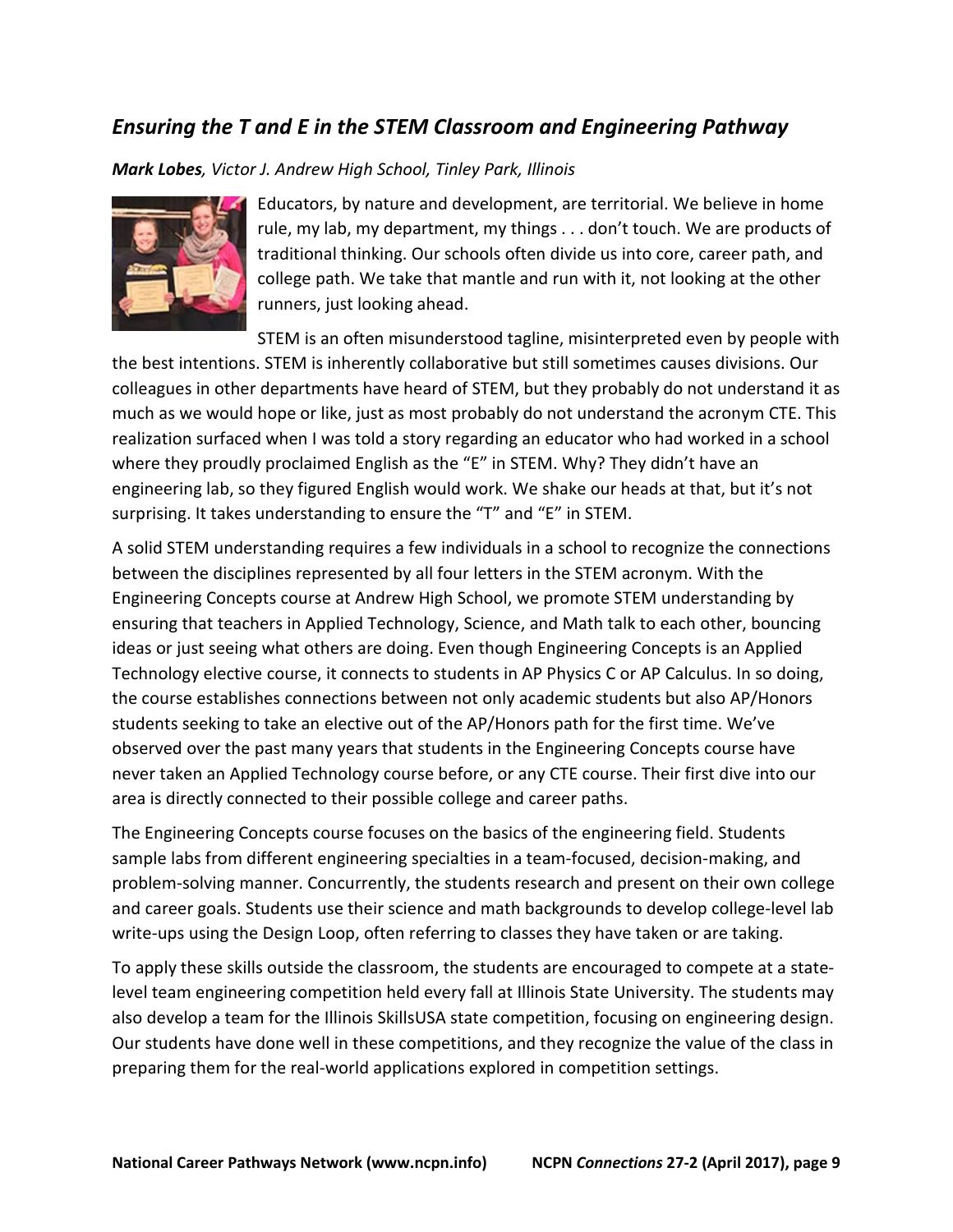We also have developed field trips that students in AP Physics C and Engineering Concepts attend together. Every year we are granted an in-depth, behind-the-scenes tour of Fermi Lab National Accelerator in Batavia, Illinois, and every two years the students attend and interact with exhibitors at the International Manufacturing Technology Show in Chicago, the largest show of its kind in the world.

Through these activities the students are involved in a true STEM education, in which they explore all four areas of the acronym. They see and experience the connections, and they demonstrate their understanding of those connections during their time with us. As they move on to college and careers, their feedback enables us to continually revise and update the curriculum. That further connection, between our students' experiences at our school and their experiences in college and the workplace, is another essential piece of making the program a success. This connection can also lead to industry site and college visits.

If you seek to develop this type of course, talk to your colleagues, gather feedback from your students, and seek connections with industry and professional associations. See who is out there and is willing to provide resources. Contact your local community college and the fouryear colleges and universities your students may attend. What has worked? What needs additional fine tuning? Whatever you develop from the ground up will be the most successful, enduring, and long lasting—thus ensuring the "T" and "E" in your STEM classroom.

Resources:

- Engineering By Design [\(https://www.iteea.org/STEMCenter/EbD.aspx\)](https://www.iteea.org/STEMCenter/EbD.aspx)
- SkillsUSA [\(http://www.skillsusa.org/\)](http://www.skillsusa.org/)
- Fermi Lab National Accelerator [\(http://www.fnal.gov/\)](http://www.fnal.gov/)

For more information, contact the author at [mlobes@d230.org.](mailto:mlobes@d230.org)

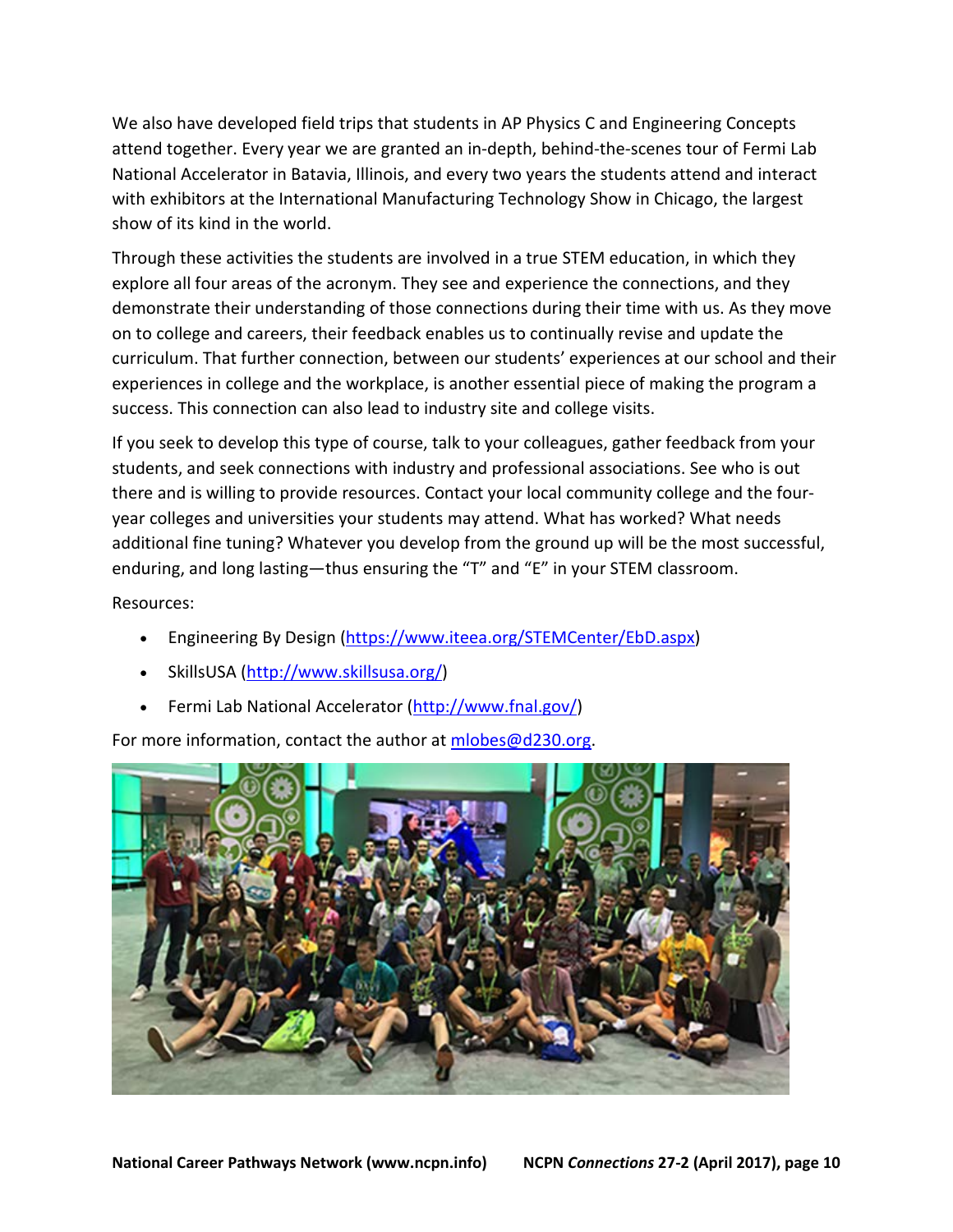# *Mapping Upward Project Helping Colleges Expand Stackable Credentials*

*Hope Cotner, Vice President, U.S. Projects, CORD; Mapping Upward Project Director*



What's all the fuss about stackable credentials these days? What gives a credential "labor-market value" and who decides? How can you actively engage employers in meaningful conversations about credentials and keep them engaged? These questions and many more are being explored by colleges participating in the *Mapping Upward* project, an initiative supported by the U.S. Department of Education, Office of Career, Technical,

and Adult Education (OCTAE). Led by CORD and partner organization Social Policy Research Associates, the project is providing technical assistance (TA) to groups of community colleges as they work to embed stackable, industry-recognized credentials within technical associate degree programs. Working in sector-focused networks, colleges receive customized TA virtually and in person from subject matter experts and a dedicated TA coach who works to help colleges advance their efforts in stackable credential design through action items designed to address local needs.

*Mapping Upward* colleges, including their sector of focus and state, are:

- Bakersfield College, Shasta College, and Reedley College (Horticulture/CA)
- Forsyth Technical Community College, Catawba Valley Community College, Isothermal Community College, Piedmont Community College, and Robeson Community College (Advanced Manufacturing/NC)
- Luzerne County Community College, Lehigh Carbon Community College, and Northampton Community College (Advanced Manufacturing/PA)
- Rowan-Cabarrus Community College and Mitchell Community College (Advanced Manufacturing/NC)



Each college drafted action plans that tackle local

priorities for stackable credential design and the essential elements needed to support it, including but not limited to employer engagement, non-credit/credit integration, standards development, and expansion of industry certifications. TA to help the colleges realize the goals identified in their action plans began in August 2016 and will conclude in July 2017. In addition to the TA, a number of resources have been developed to assist the participating colleges including a toolkit, online repository, series of podcasts, and webinars. The toolkit will be available to the public upon conclusion of the project in September.

The *Mapping Upward* podcast series is currently available via the project's page on the Perkins Collaborative Resource Network website. The podcasts feature community college professionals known for their work on stackable credentials discussing various aspects of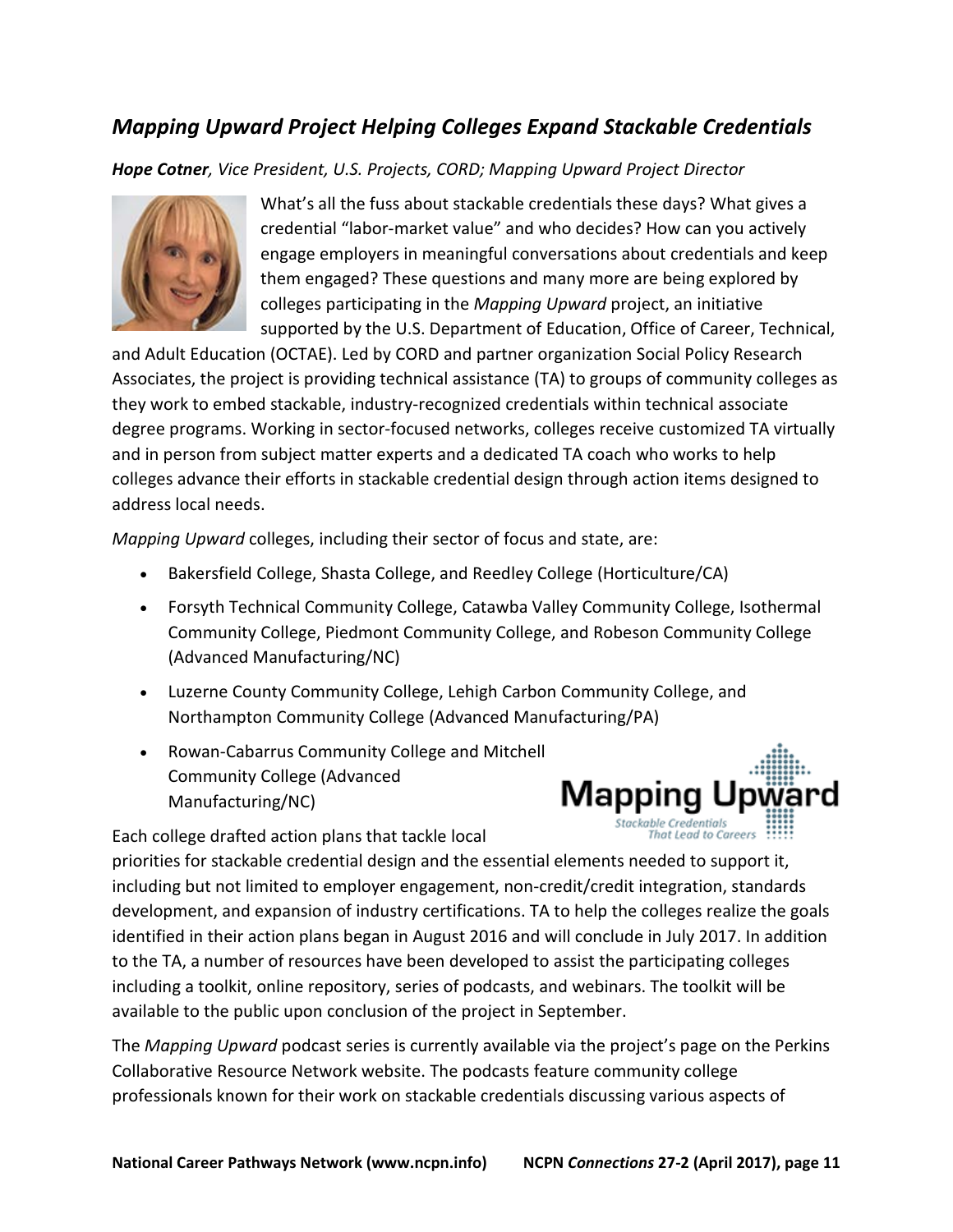program design and partnership building. The podcasts highlight specific strategies colleges have used to collaborate with employers to build curriculum around stackable credentials that are embedded with industry certifications. The podcasts feature how-to advice from three experienced practitioners:

- Podcast 1: *Implementing and Sustaining Stackable Credentials Across the Institution* Featured Guest: Dr. Maria Coons, Chief of Staff and Vice President of Workforce, Planning and Institutional Effectiveness, Harper College, Palatine, IL
- Podcast 2: *Aligning Curriculum to Industry Certifications* Dr. Annette Parker, President, South Central College, North Mankato and Faribault, MN
- Podcast 3: *Building Lasting Partnerships with Business and Industry* Debbie Davidson, Vice President of Business & Workforce Solutions, Gateway Technical College, Kenosha, WI

Listen to the podcasts and learn more about the project here: [http://cte.ed.gov/initiatives/community-college-stackable-credentials.](http://cte.ed.gov/initiatives/community-college-stackable-credentials)

Stay tuned for more resources from the *Mapping Upward* project before the end of the year. For more information, contact the author at [hcotner@cord.org.](mailto:hcotner@cord.org)

# *Student Entrepreneurs in CEO Program Learn 21st-Century Business Skills*

## *Debbie Mills, Director, NCPN*



This week I had the opportunity to visit the Creating Entrepreneurial Opportunities (CEO) program in Monroe County, Illinois. I attended the CEO Trade Show where students debut their new businesses.

CEO is a year-long course designed to utilize partnerships that provide an overview of business development and processes. The local businesses partner with area schools to create project-based experiences for students by providing funding, expertise,

meeting space, business tours, and one-on-one mentoring. Students visit area businesses, learn from guest speakers, participate in a class business, write business plans, and start and operate their own businesses. Business concepts learned through the experiential CEO class are critical. Twenty-firstcentury skills such as problem-solving, teamwork, self-motivation, responsibility, higher-order thinking, communication, and inquiry are at the heart of the students' development.



Student Owen Mills Bolser at the CEO Trade Show in Columbia, Illinois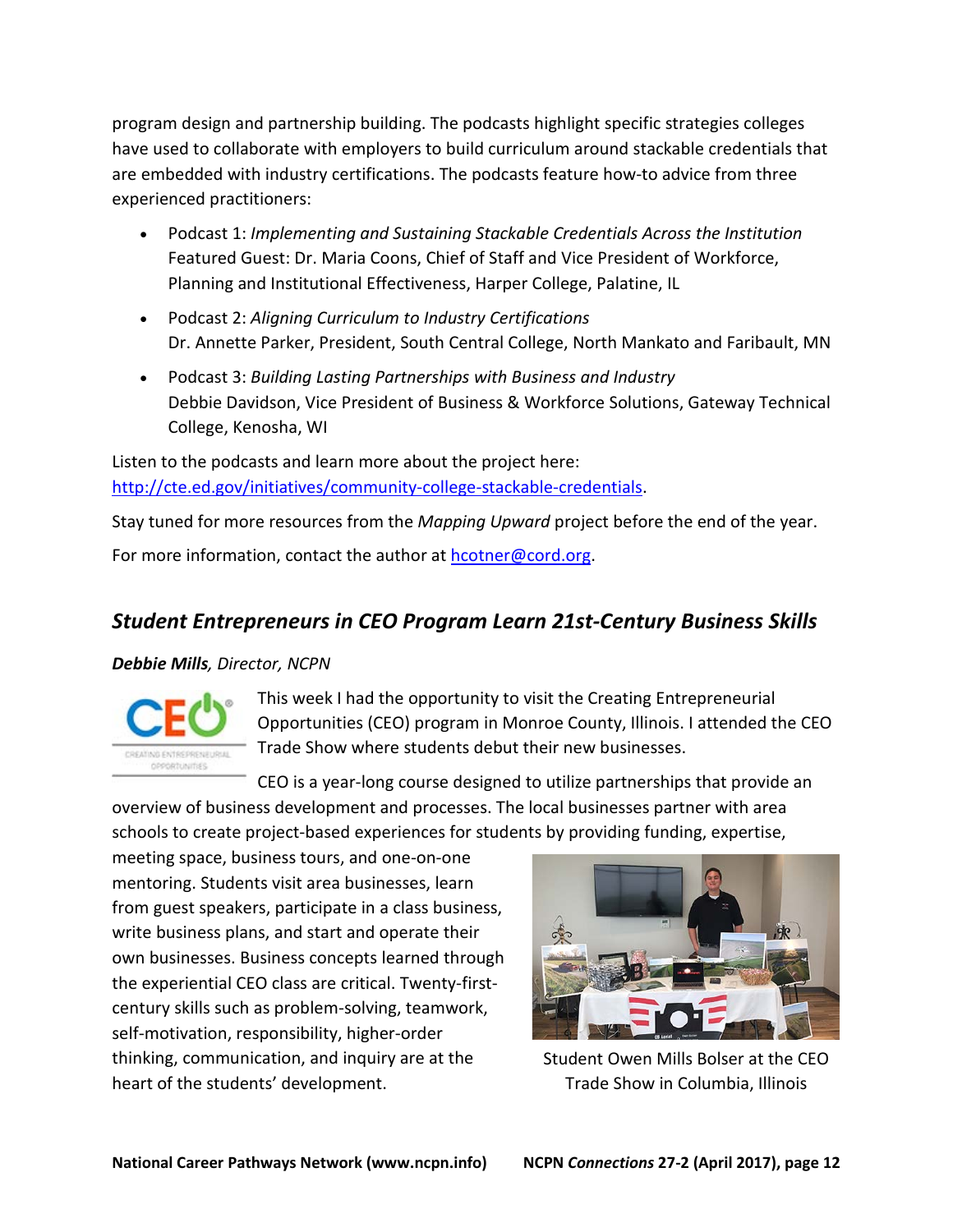The business partners take a real interest in the program. Class is always at a business site, and the partners are funding students to visit Silicon Valley in June. Students will visit BoostVC, Barry Schuler (former CEO of AOL/Time Warner), Google's CapitalG, Disney Family Museum, MultiPlan, Coinbase, SherpaVC, Hyperloop One, Doctors on Demand, Intel Museum, and more.

For more information, contact [info@midlandinstitute.com.](mailto:info@midlandinstitute.com)

## *Bits 'n' Pieces*

*Items of interest to our members and affiliates*



**Policy Brief:** *Building Career Pathways Systems for Education, Training, and Employment*, Abt Associates, October 2016. Published under the Moving Pathways Forward project, this policy brief is intended to help state adult education staff better understand career pathways implementation under the Workforce Innovation and Opportunity Act (WIOA), develop local career pathways systems to support education and employment outcomes, and determine how to collect and use local data related to career pathways.

[\(https://lincs.ed.gov/sites/default/files/CP\\_PolicyBrief\\_V5\\_ADA.pdf\)](https://lincs.ed.gov/sites/default/files/CP_PolicyBrief_V5_ADA.pdf)

*Defining On Ramps for Adult Career Pathways*, Center for Postsecondary and Economic Success. An on-ramp is a career pathway program designed to serve individuals with significant barriers to educational and economic success. [\(http://www.clasp.org/resources-and](http://www.clasp.org/resources-and-publications/publication-1/Minnesota-Career-Pathways-On-Ramps.pdf)[publications/publication-1/Minnesota-Career-Pathways-On-Ramps.pdf\)](http://www.clasp.org/resources-and-publications/publication-1/Minnesota-Career-Pathways-On-Ramps.pdf)

On April 6, a **"Dear Colleague" letter** was sent to the chair and ranking member of the House Labor, Health and Human Services and Education Appropriations Subcommittee to request a strong investment in Perkins in the Fiscal Year (FY) 2018 Appropriations Bill. The letter garnered 140 signatures from members across 38 states and shows the strong bipartisan support for CTE in the House. (We anticipate a similar letter will be circulated in the Senate later this spring.) (http://www.cordonline.net/connections/27 2/cte\_appropriations\_letter\_fy18\_final.pdf)

**Resource page highlighting the Federal Pathways Through Apprenticeship Program** [\(https://apprenticeshipusa.workforcegps.org/resources/2016/08/25/13/04/Pathways\\_Through](https://apprenticeshipusa.workforcegps.org/resources/2016/08/25/13/04/Pathways_Through_Apprenticeship_Resource_Page) Apprenticeship Resource Page)

The U.S. Departments of Labor, Education, and Health and Human Services are proud to announce the release a **[Sample MOU and Infrastructure Costs Toolkit](https://ion.workforcegps.org/resources/2017/03/23/13/30/Sample_MOU_Infrastructure_Costs_Toolkit)**, now available on the Innovation and Opportunity Network (ION) page on WorkforceGPS.

[\(https://ion.workforcegps.org/resources/2017/03/23/13/30/Sample\\_MOU\\_Infrastructure\\_Cost](https://ion.workforcegps.org/resources/2017/03/23/13/30/Sample_MOU_Infrastructure_Costs_Toolkit) s Toolkit)